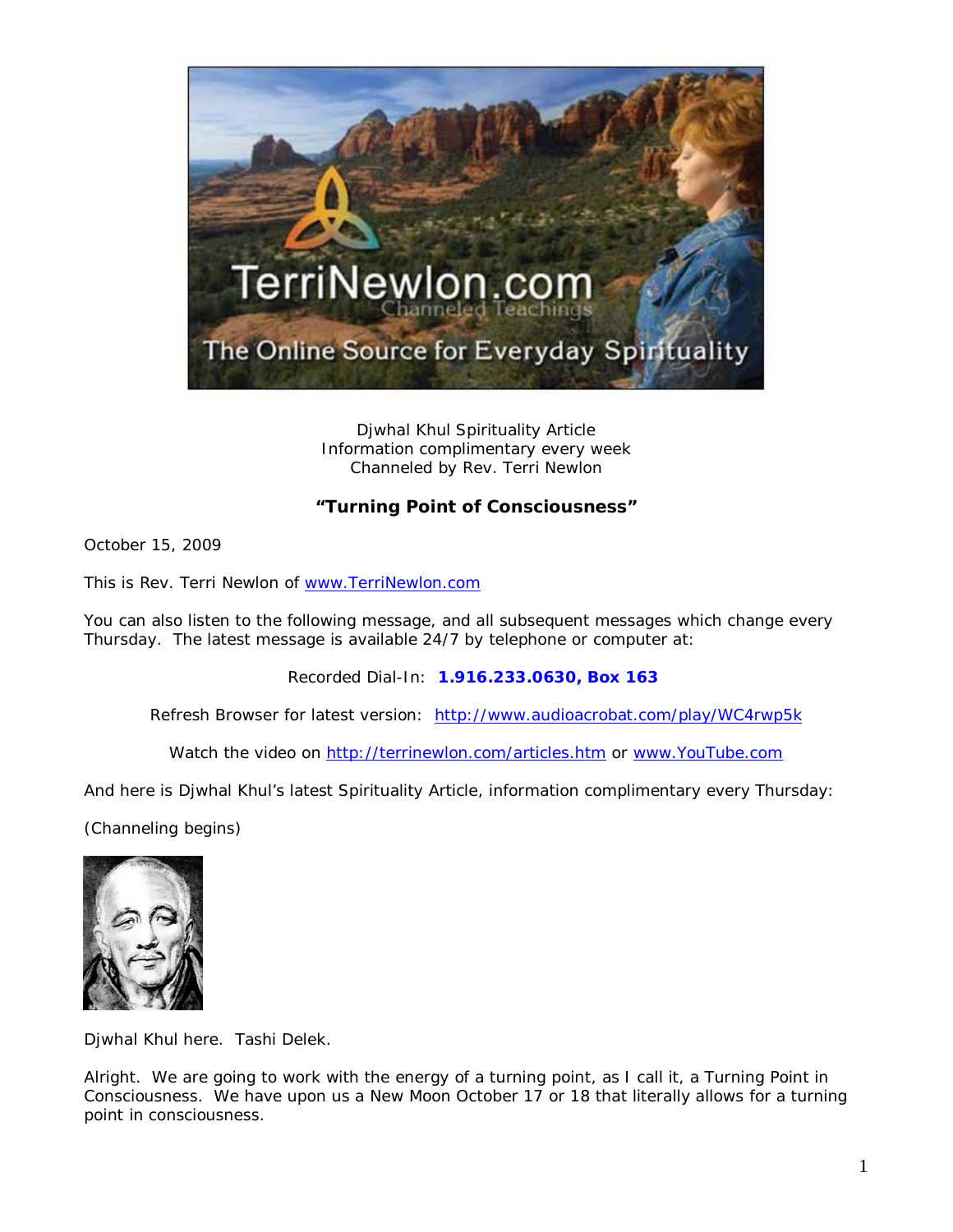Now it also allows for what I would call a flipping of the coin, if you will. In other words, if you've had the negative side up of a coin lately, maybe health or finances or relationships or career, and you want to turn that over, to create positive side effects for yourself, this is a perfect New Moon opportunity for creating that.

So it will depend upon what you decide. You want to be your turning point in consciousness.

Now the Ascended Masters will be working with the mass consciousness of humanity on a turning point that is actually a very key issue that is affecting not only personal decisions, but governmental decisions, and particularly so in the health realm.

The turning point in consciousness for the mass conscious will be about freedom and what constitutes freedom. For example, in the metaphysical realm, you would say, "I choose happy healthy cells." or "I choose to go for a walk right this moment and I'll come back in about 20 minutes." or "I choose to brush my teeth right now." And you see that as little expressions of the freedom to do what you are choosing in the moment, what you are choosing for tomorrow morning or the next vacation that you are planning ahead or whatever it might be.

Now when I get to the H1N1 Swine Flu vaccinations coming down to freedom of choosing it or not choosing it, some are being mandated to take it, others are just being pressured to take it and not sure whether they should use their own freedom or a choice that would appease others. And so we are working with this turning point in consciousness at a mass level to empower true freedom. Not being blinded by group thoughtforms or scare-tactics or any number of things.

And then of course it is not just regarding that particular issue. It is regarding all aspects of freedom.

For your own personal turning point, again I would ask you, "Really what is it? If I could eliminate something in my life right now, and maybe ten things in my life right now, what would they be?"

Maybe you want to eliminate procrastination, or clutter, or lack of clarity, or maybe indecision, or maybe you want to eliminate moving forward too fast. Or maybe you would like to eliminate moving forward too carefully. Whatever is, seems to resonate with you, as a turning point that you could work with, I would say, declare it out loud, perhaps write it down.

As I mentioned, you can have one major turning point of consciousness or you can just look at your life in terms of "What little things am I ready to turn over?" Like catching up on paying bills, firming up a budget, getting into an online dating like consciousmatch.com or something like that. Getting, magnetizing more money, magnetizing more free time. Creating a stronger circle of friends or planning vacation.

What is your personal turning point and then go ahead and choose to literally flip that over into its positive aspect.

Alright dear ones. As always, thank you and my love to you,

Djwhal Khul

Channeled by Rev. Terri Newlon [www.TerriNewlon.com](http://www.terrinewlon.com/)

(Spirituality Article, Transcribed by Micheline Ralet)

Training for Modern Mystics [Channeled Teachings for Everyday Spirituality](http://www.terrinewlon.com/)